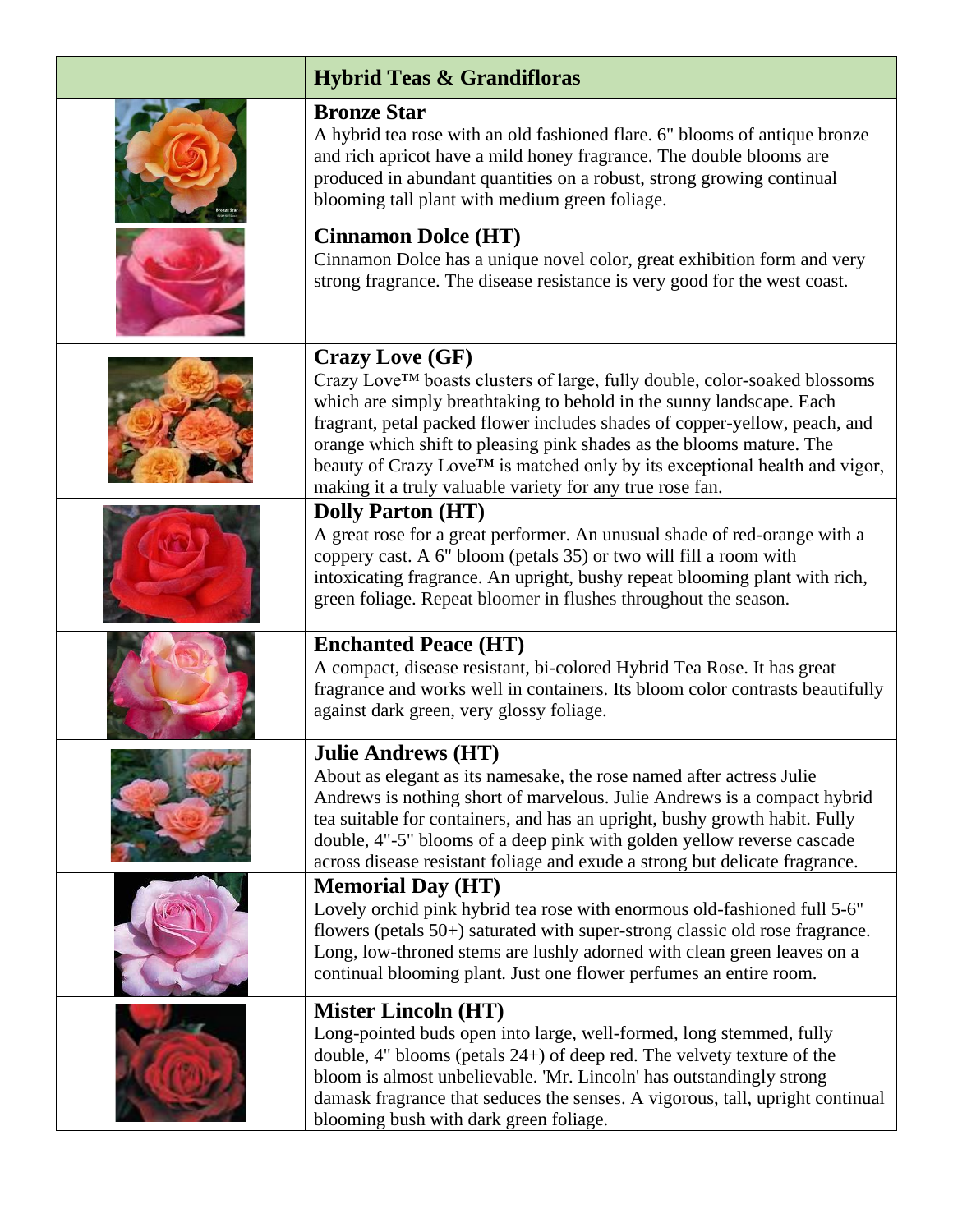| <b>Moonlight Romantica (HT)</b><br>Moonlight Romantica® displays large light yellow full double flowers that<br>are fragrant. It also has an excellent disease tolerance in the garden.                                                                                                                                                                                                                                                                          |
|------------------------------------------------------------------------------------------------------------------------------------------------------------------------------------------------------------------------------------------------------------------------------------------------------------------------------------------------------------------------------------------------------------------------------------------------------------------|
| <b>Oh Happy Day Eleganza (HT)</b><br>This award-winning Oh Happy Day Eleganza® Hybrid Tea Rose grows<br>vigorously and blooms in small clusters throughout the season. Oh Happy<br>Day Eleganza® Hybrid Tea Rose is lightly fragranced, classically shaped,<br>creamy apricot blossoms unfurl from high-centered deep apricot buds and<br>pale to a delicate yellow and pastel pink. Oh Happy Day Eleganza® Hybrid<br>Tea Rose has excellent disease resistance. |
| Peace (HT)<br>Beautiful, large, heavy cupped to high centered 6" blooms (petals 45) of<br>golden primrose-yellow with soft rose-pink shadings on what should be a<br>strong growing continual blooming bush with large, rich-green, leathery<br>foliage and a mild fruity fragrance. Medium height.                                                                                                                                                              |
| Pinkerbelle (HT)<br>Pinkerbelle™ is a very unique breakthrough hybrid tea, combining a spicy<br>verbena fragrance and superior disease resistance. Ovoid buds unfurl into<br>large, cream-colored flowers edged with bright pink.                                                                                                                                                                                                                                |
| Princesse Charlene de Monaco (HT)<br>Princesse Charlene de Monaco® is a very beautiful Romantica® type<br>Hybrid Tea rose. Its very fragrant flowers are fully double and light apricot<br>to shell pink in color. It has excellent disease resistance.                                                                                                                                                                                                          |
| <b>Queen Elizabeth (GF)</b><br>Clear pink Grandiflora with moderate tea fragrance, dark glossy foliage, and<br>tall upright form. Pink 3-4" blooms (petals 38) are borne singly and in<br>clusters have a cupped, high centered form.                                                                                                                                                                                                                            |
| <b>Ring of Fire (HT)</b><br>Fiery orange flowers that fade to yellow at the base bloom in flushes<br>throughout the season, averaging about 4" in diameter. Ring of Fire™ has<br>beautiful matte green foliage and a bushy growth habit. Classic hybrid tea-<br>shaped blooms stand on tall stems, making it a bright spot in any landscape.                                                                                                                     |
| Stiletto (HT)<br>Stiletto™ may be a traditional hybrid tea, but it sure does burst with color<br>and fragrance. Marked by its deep magenta color that doesn't fade, Stiletto™<br>displays spectacular contrast with its dark, glossy green foliage. Disease-<br>resistant and powerfully vigorous. This rose is a showstopper that will never<br>go out of style.                                                                                                |
| <b>Sweet Spirit (GF)</b><br>These sweetly fragrant blossoms are sure to imbue sweet vibes into your<br>rose garden. Large buds spiral open to reveal full double blooms of classic<br>form in an eye-catching shade of rich, violet-red. The dark green, semi-                                                                                                                                                                                                   |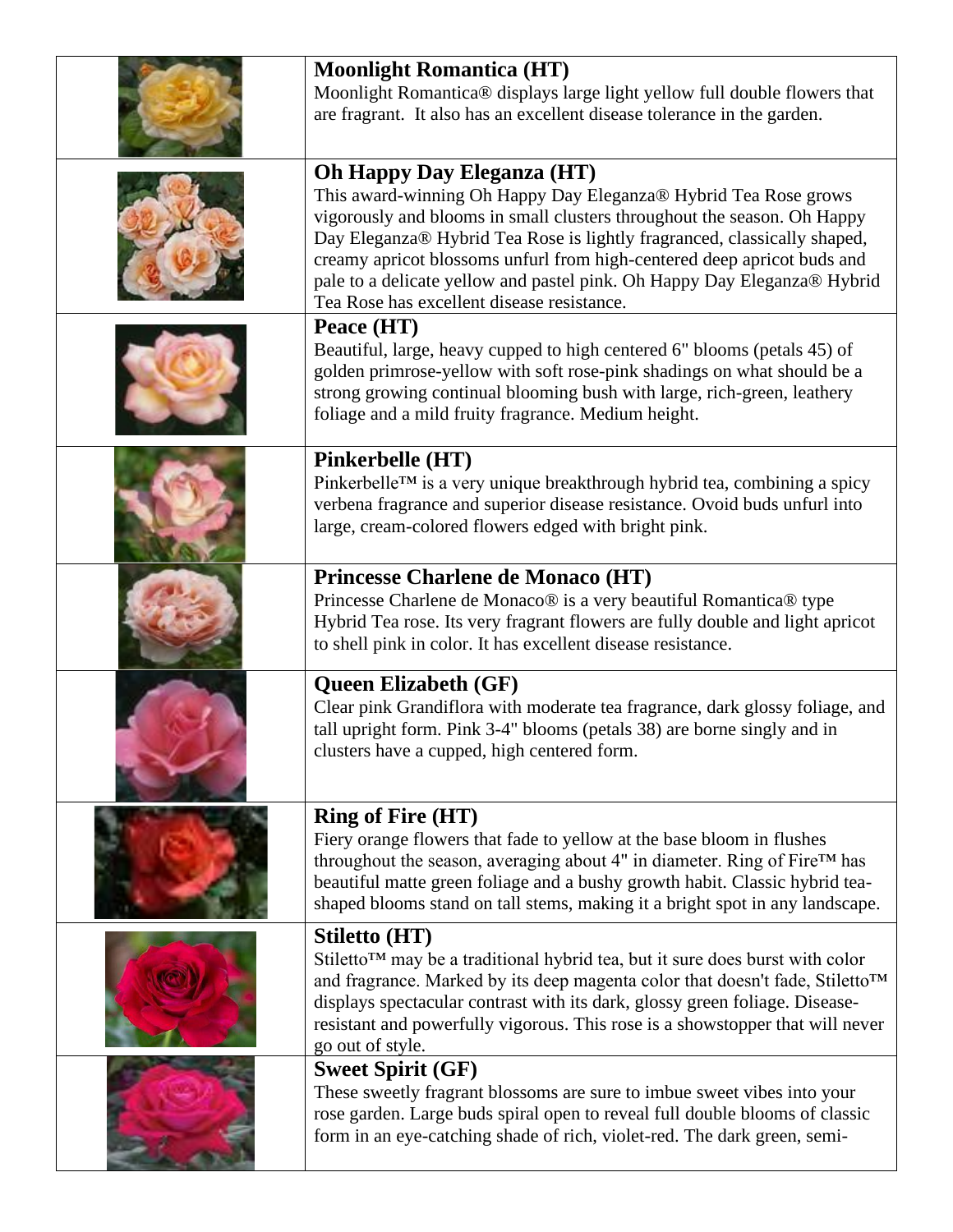|                    | glossy foliage has proven quite impervious to black spot and handles hot,<br>humid climates with ease.                                                                                                                                                                                                                                                                                                                                                                 |
|--------------------|------------------------------------------------------------------------------------------------------------------------------------------------------------------------------------------------------------------------------------------------------------------------------------------------------------------------------------------------------------------------------------------------------------------------------------------------------------------------|
|                    | <b>Wild Blue Yonder (GF)</b><br>Camellia-like in form and drenched with fragrance of citrus blossom and<br>rose, this AARS award winner just gets better as it settles into your garden.<br>Deep green leaves make a lush backdrop to the ruby-red purple blossoms<br>with lavender eyes. Bloom 4 1/2", Petals 25-30                                                                                                                                                   |
|                    | <b>World War II Memorial</b><br>Light pink. This exhibition high-centered Hybrid Tea has a wonderful<br>strong fragrance and is perfect for cutting. World War II Memorial Rose -<br>Hybrid Tea - Very Fragrant - Heat Tolerant - Very Disease Resistant.                                                                                                                                                                                                              |
| <b>Floribundas</b> |                                                                                                                                                                                                                                                                                                                                                                                                                                                                        |
|                    | <b>Earth Angel Parfuma</b><br>Exceptionally fragrant peony-shaped flowers. Apricot center, creamy pink.<br>Foliage is bright glossy green This old-fashioned rose has an unusual fruity<br>top note: the first impression is of lemon, and sparkles like a fine note of<br>champagne, then presents a hint of elder flower and a discreet top note of<br>ripe raspberries.                                                                                             |
|                    | <b>Bolero</b><br>The perfect rose inside and out, Bolero delivers an outstanding performance<br>in the garden. Bolero's romantic clusters of heavily petaled, white flowers<br>are blessed with an extraordinarily strong fragrance of traditional rose mixed<br>with tropical fruit. Disease resistant, glossy leaves, and a tidy growth habit<br>make this compact Floribunda perfect for anywhere in your garden. Don't<br>miss out on this prolific blooming rose! |
|                    | Cinco de Mayo<br>Large double blooms are a blend of smokey lavender and rusty red. The<br>rounded and bushy plant compliments with glossy green foliage. Blooms<br>resist fading and disease resistance is strong.                                                                                                                                                                                                                                                     |
|                    | <b>Cream Veranda</b><br>Being the only strong-smelling rose of the Veranda® collection, Cream™<br>Veranda® stands out with its elegant color and old-fashioned bloom forms<br>as well. A repeat bloomer from mid-spring through fall, the compact size<br>and manageable growth habit make it easy to care for through the season.<br>Cream™ Veranda® thrives in containers as well as in a garden setting.                                                            |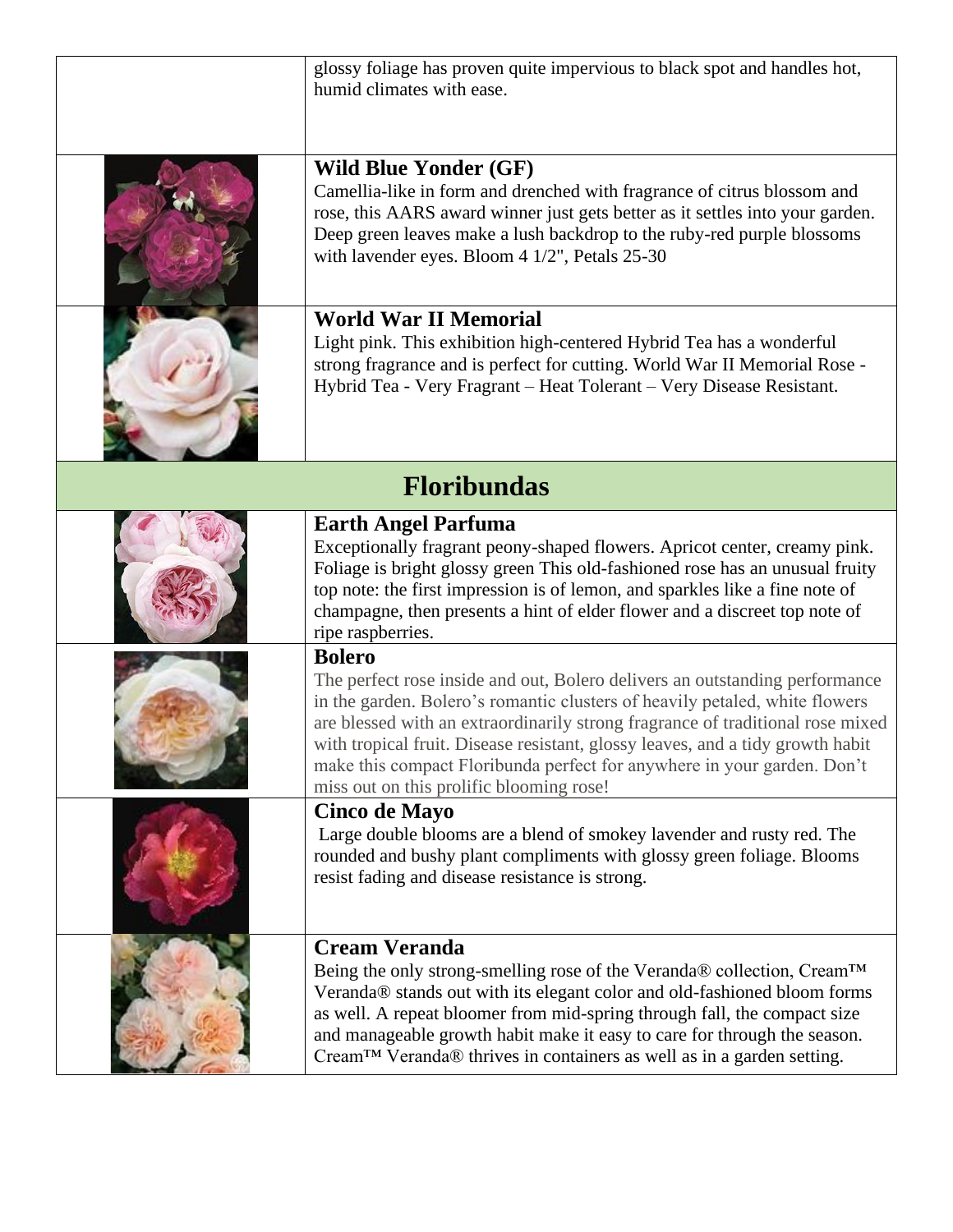| <b>Earth Angel Parfuma</b><br>Earth Angel™ grows large clusters of very fragrant globular blush blooms,<br>with shades of pink in the center. The creamy buds open to quartered and<br>deeply cupped old-fashion flowers. Earth Angel™ is a healthy and bushy 3'<br>-4' tall rose plant.                                                                                                                                                                                                                                                                                            |
|-------------------------------------------------------------------------------------------------------------------------------------------------------------------------------------------------------------------------------------------------------------------------------------------------------------------------------------------------------------------------------------------------------------------------------------------------------------------------------------------------------------------------------------------------------------------------------------|
| <b>Europeana</b><br>Another international favorite, this superb rose has established the high<br>benchmarks that no other red Floribunda has approached. It bears<br>extraordinary clusters of seductive dark red double blossoms. The abundance<br>of blooms can often overshadow the deep green foliage and bronzy new<br>growth. Proven performer, does best in heat.                                                                                                                                                                                                            |
| <b>Fiesta Veranda (New)</b><br>Fiesta Veranda® has a very strong, bright flower color, of yellow largely<br>suffused with orange, which contrasts nicely against dark green, glossy<br>foliage. It is a heavy bloomer and performs well in containers or as a low<br>hedge in the garden.                                                                                                                                                                                                                                                                                           |
| <b>Mango Veranda</b><br>This rose is a perfect choice if you need a compact, easily manageable but<br>equally beautiful rose for a small space. Copper-orange flowers with an old-<br>fashioned shape bloom from spring to fall and give off a mild, fruity<br>fragrance.                                                                                                                                                                                                                                                                                                           |
| <b>Orchid Romance</b><br>Orchid Romance is medium pink in color with undertones of lavender. On<br>warm days the fragrance should be evident with a strong citrus aroma.<br>Strong citrus fragrance and good disease resistance.                                                                                                                                                                                                                                                                                                                                                    |
| <b>Plum Perfect Sunbelt</b><br>Plum Perfect, a proud member of the Kordes North America Sunbelt <sup>®</sup><br>collection, is the epitome of floral excellence. Plum Perfect Sunbelt® has<br>numerous, very intensely plum-colored, double flowers. Its old fashioned<br>blooms flaunt ruffled petals and release a mild, sweet fragrance. The foliage<br>is a healthy and shiny, medium green, and the variety performs well in heat<br>and humidity.                                                                                                                             |
| <b>South Africa Sunbelt</b><br>Glorious, dark golden blooms light up your landscape with glowing amber<br>tones that remain colorfast! People rave about the showy color of these<br>moderately fragrant, double blooms. Each one features up to 25<br>petalswhich makes them a nectar boon to butterflies and beneficial<br>pollinators, too! Part of the Sunbelt® Collection by Kordes, South Africa<br>Rose bush really stands up to the heat. This award-winning, upright beauty<br>reblooms clusters of incredible cupped flowers all season from late spring<br>through fall. |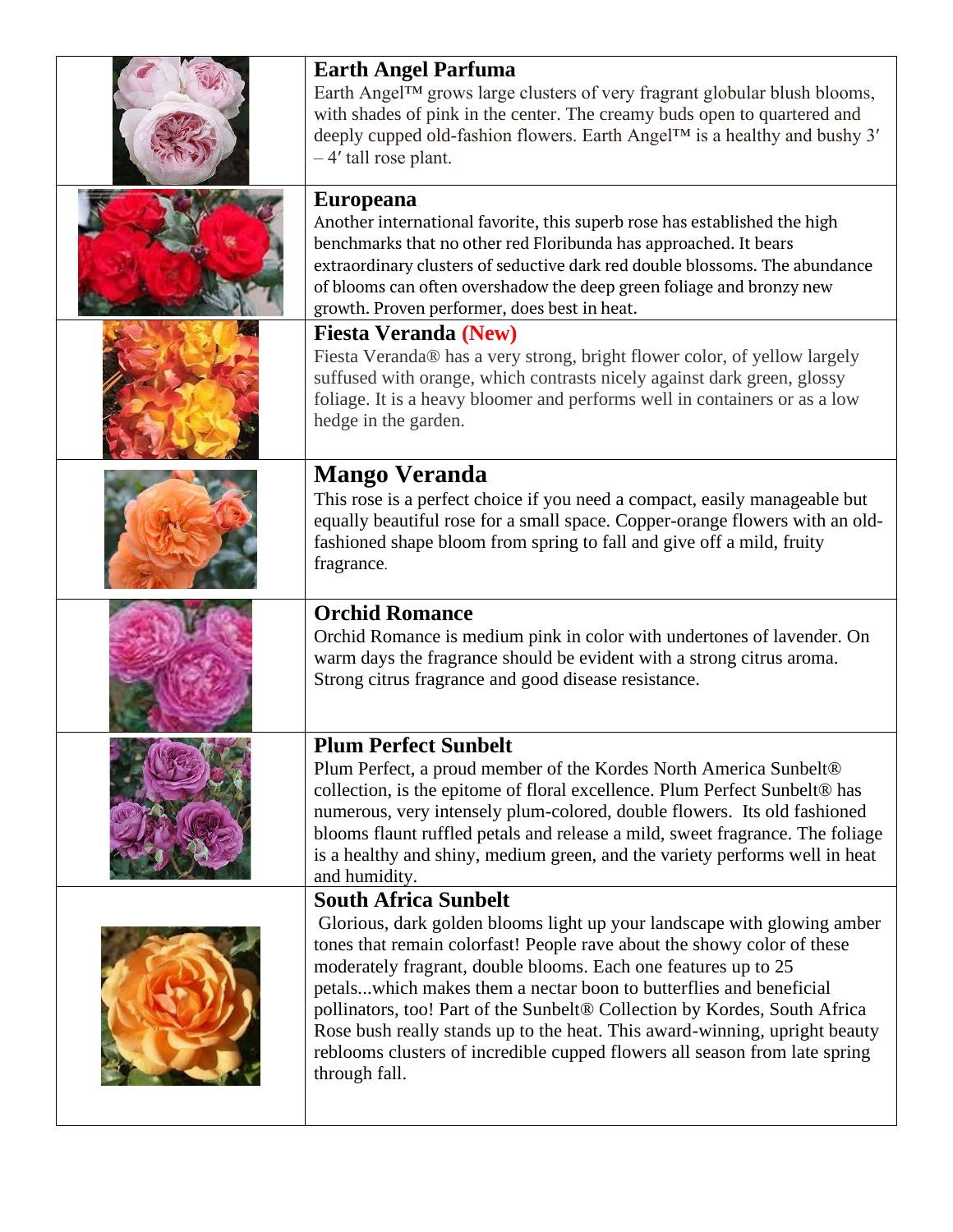|                                     | <b>White Lies (New)</b><br>The fully double, clustered blooms of White Lies open bright white, which,<br>if you didn't know better, might make you think you have the wrong rose.<br>but as the name implies, the rounded flowers quickly flush to an intense red<br>before finishing completely maroon. considering the bushy, rounded plants<br>with their glossy green leaves are blooming machines, you'll have plenty to<br>watch on this colorful creation.                                                |
|-------------------------------------|------------------------------------------------------------------------------------------------------------------------------------------------------------------------------------------------------------------------------------------------------------------------------------------------------------------------------------------------------------------------------------------------------------------------------------------------------------------------------------------------------------------|
|                                     | <b>White Veranda</b><br>White Veranda® is the newest addition to the Veranda® collection,<br>showcasing pure white blooms on a small, compact bush making it highly<br>suitable for growing in containers. Vigorous on its own roots, White<br>Veranda® displays incredible performance and is sure to brighten up any<br>patio as it blooms all season long.                                                                                                                                                    |
| <b>Shrubs/Polyanthas /Knockouts</b> |                                                                                                                                                                                                                                                                                                                                                                                                                                                                                                                  |
|                                     | <b>Coral Miracle</b><br>3½" Double flowers are Salmon pink, 18-24 petals, bushy rounded habit,<br>dark green leaves, slightly fruity fragrance. Cousin to Miracle on the<br>Hudson.                                                                                                                                                                                                                                                                                                                              |
|                                     | <b>Pretty Polly White</b><br>Pretty Polly® White is a white polyantha rose with very good disease<br>resistance and excellent flowering from spring through fall. It maintains a<br>very pleasing, compact habit in the landscape and is nearly thornless!                                                                                                                                                                                                                                                       |
|                                     | <b>Ringo</b><br>This truly special rose is awash in sunny yellow blooms, each graced with a<br>bold red ring in the center. As the blooms age, they fade to white with a pink<br>ring, continuing the effect. Sturdy and disease resistant, this pretty rose<br>gives a long-lasting performance, year after year, with little care or<br>maintenance required.                                                                                                                                                  |
|                                     | <b>Ringo All-Star</b><br>The single flower start-off melon-orange with a candy-red eye, then<br>transforms to soft lavender with a pink center. Each flower has five petals<br>and bright yellow stamens, set against handsome, green foliage. Its many<br>attributes include reblooming and being disease resistant and robust. Ringo<br>All-Star™ Rose Rosa x has an upright habit with a height of 34-36 inches. It<br>attracts pollinators. This shrub rose is resistant to powdery mildew and<br>blackspot. |
|                                     | <b>The Fairy</b><br>The Fairy Rose, Rosa 'The Fairy', is a shrub rose that has hundreds of small<br>shell pink blooms that appear on a virtually foolproof plant. It has been<br>popular since 1932. The Fairy Rosebush has spreading pyramidal clusters of<br>blooms and has fern-like leaves that are disease proof.                                                                                                                                                                                           |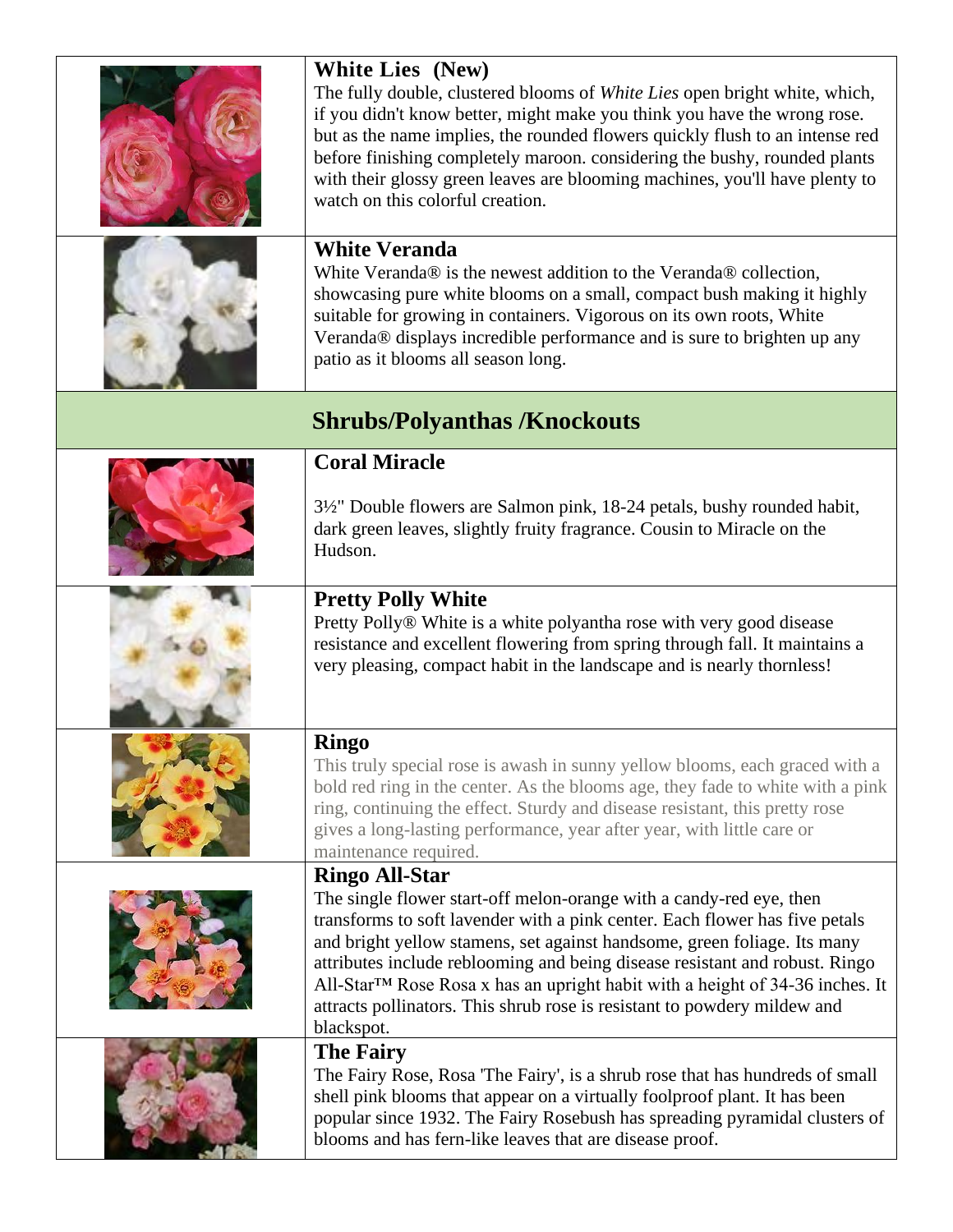

## **The Petite Knock Out**

Petite Knock Out® is the first-ever, miniature Knock Out® Rose, offering more versatility than any other member in The Family! This small plant makes a big impact with fire-engine-red blooms and flower power, easy care, and disease resistance true of Knock Out® Roses.

## **English Roses by David Austin**

## **Benjamin Britten** Strong salmon-pink that changes with age to a particularly strong shade of pure pink. Deeply cupped flowers gradually develop into an open, slightly cupped rosette. Medium height; vigorous, with dense semi-glossy foliage. Ideal for the border or may be grown in a large pot or container. The fragrance is intensely fruity, with aspects of wine and pear drops. **Bathsheba (CL)** Apricot-yellow buds open to shallowly cupped, many petalled rosettes. They are a beautiful blend of subtle apricot-pink and soft yellow, giving the overall impression of apricot, with creamy outer petals. There is a superb floral myrrh fragrance, with hints of honey and Tea. It forms a short, vigorous climber. **Charles Darwin** Strong and delicious fragrance which varies between a soft floral tea and almost pure lemon according to weather conditions. David Austin states the blooms of 'Charles Darwin' are some of the largest to be found in the English Roses. The flowers are very full and rounded at first then open to a shallow cup. They are a lovely shade of rich yellow - almost Old Gold sometimes with lemony or sandy tints. It makes a most attractive, bushy and eye catching shrub that is very healthy and would be ideal towards the front of a mixed border. **Claire Austin** A beautiful, arching bush with gorgeous very full, globular cupped 3.5" nearly white blooms. This repeat bloomer will provide you with a strong fragrance of myrrh, meadowsweet, and vanilla in several flushes through the growing season. A grand upright blooming beauty that you will love in your own garden. petal count 41+, **Crown Princess Margareta (CL)** Crown Princess Margareta produces large, neatly-formed rosettes of a delightful apricot-orange that later pale to soft yellow. A wonderful, fruity tea rose fragrance accompanies this variety that is well suited to the back of the border or as a climber. Bloom 4-5", Petals 100+ **Darcy Bussell** When young, the outer petals of each bloom form a perfect ring around an inner cup, gradually opening out to form a perfect, medium-large rosette. The color is a deep, rich crimson-pink, taking on a tinge of mauve just before the petals drop. There is a light-medium fruity scent. It forms a compact shrub with attractive bushy growth making it perfect for containers

and borders.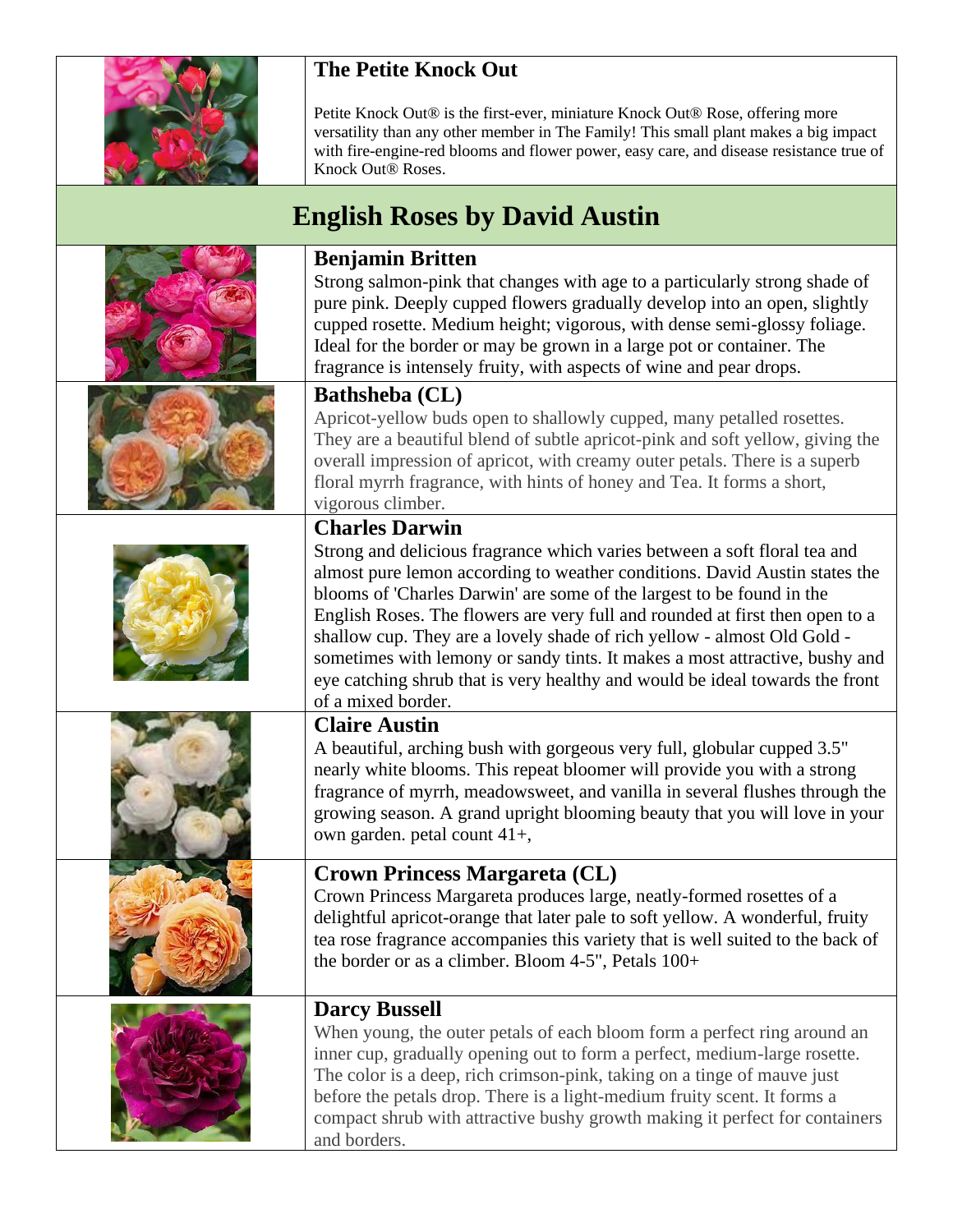| <b>Desdemona</b>                                                                                                           |
|----------------------------------------------------------------------------------------------------------------------------|
| Peachy pink buds open to beautiful, white, chalice-shaped blooms, with a                                                   |
| pinkish hue. The incurved petals create an arresting interplay of light and                                                |
| shadow. The strong Old Rose fragrance has hints of almond blossom,                                                         |
| cucumber, and lemon zest. It forms a most attractive neat, rounded, bushy                                                  |
| shrub. Ideal for containers and borders.                                                                                   |
| <b>Emily Bronte</b>                                                                                                        |
| An exceptionally beautiful rose; the distinctive blooms are very neat and                                                  |
| rather flat. Each bloom is a lovely soft pink, with a subtle apricot hue, the                                              |
| smaller central petals deepening to rich apricot and surrounding a button                                                  |
| eye, which unfurls to reveal deep-set stamens. The strong Tea fragrance                                                    |
| becomes more Old Rose, with delicious hints of lemon and grapefruit. It                                                    |
| forms a bushy shrub with strong, healthy, upright growth.                                                                  |
| <b>Gentle Hermione</b>                                                                                                     |
| The perfectly formed, shallow cups are pure light pink, paling to soft blush                                               |
| on the outer petals. There is a strong, warm myrrh fragrance. It forms an                                                  |
| attractive, quite broad shrub, with slightly arching stems. The leaves are                                                 |
| tinged red at first, later turning green. Particularly resistant to rain.                                                  |
|                                                                                                                            |
| <b>Golden Celebration</b>                                                                                                  |
| One of the largest-flowered English Roses, bearing rich yellow blooms in                                                   |
| the form of giant cups. They have a strong Tea fragrance, developing                                                       |
| wonderfully combined notes of Sauternes wine and strawberry. It forms a                                                    |
| rounded shrub, with ample foliage – the flowers held beautifully poised on                                                 |
| long, arching branches.                                                                                                    |
| <b>Graham Thomas (CL)</b>                                                                                                  |
| With its vigorous, upright growth, it makes a very good climber, both in                                                   |
| beauty and performance. It bears medium-sized, cupped blooms of an                                                         |
| unusually rich, pure shade of yellow. They have a light Tea fragrance.                                                     |
|                                                                                                                            |
| <b>James L. Austin</b>                                                                                                     |
| Bears large, many petalled, deep pink rosettes, each with a button eye. There                                              |
| is a light-medium strength fruity fragrance. It forms a neat and tidy shrub                                                |
| with a bushy, upright habit.                                                                                               |
|                                                                                                                            |
|                                                                                                                            |
|                                                                                                                            |
| <b>Lady of Shalott</b>                                                                                                     |
| Rich orange-red buds open to chalice-shaped blooms, filled with loosely                                                    |
| arranged, orange petals. The surrounding outer petals are salmon-pink with                                                 |
| beautifully contrasting golden-yellow undersides. There is a pleasant, warm                                                |
| Tea fragrance, with hints of spiced apple and cloves. It quickly forms a                                                   |
| bushy shrub with slightly arching stems and mid-green leaves, which have<br>attractive, slightly bronzed tones when young. |
|                                                                                                                            |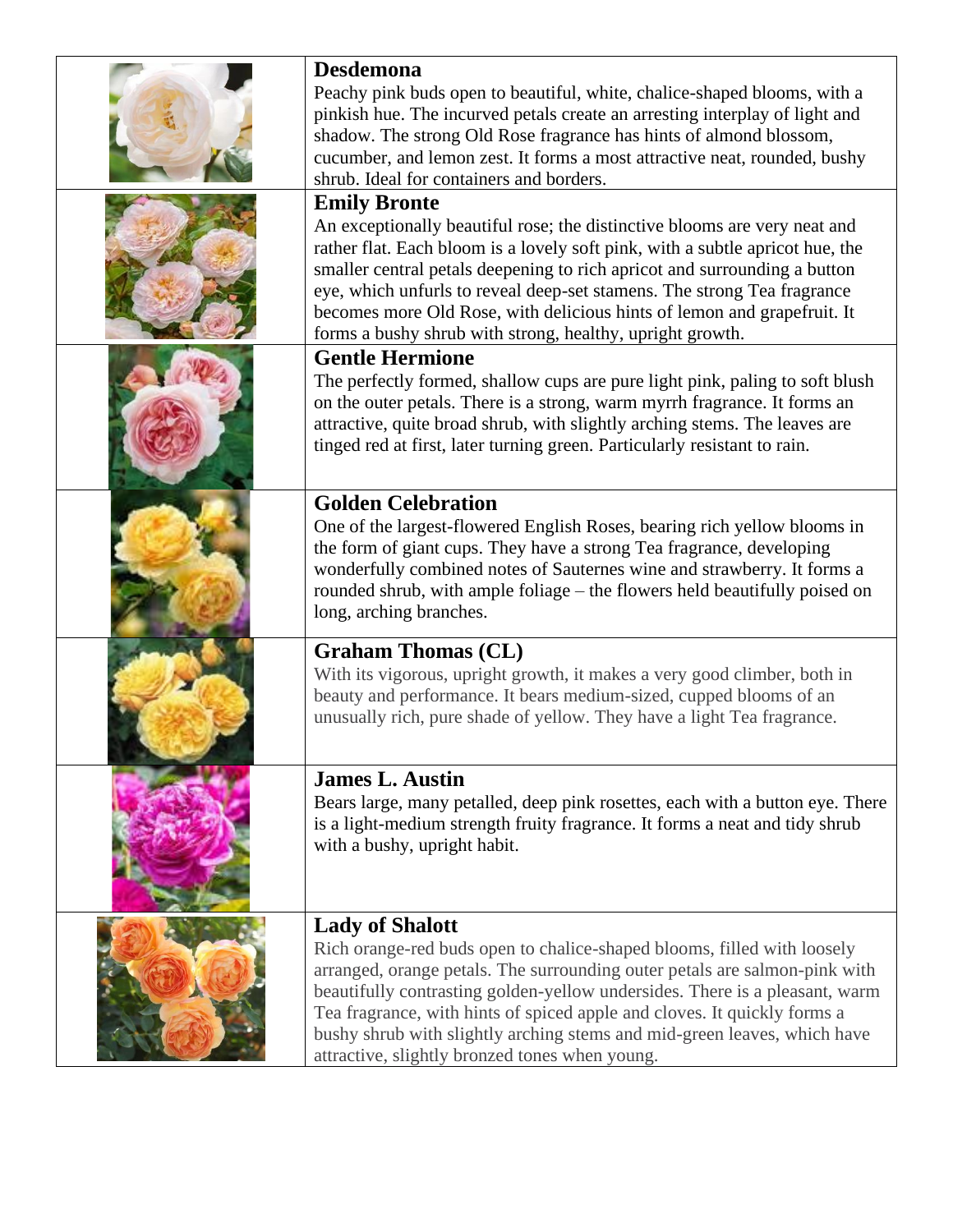| <b>Lichfield Angel</b>                                                                                                                                                                                                                                                                                                                                                                                                                                                          |
|---------------------------------------------------------------------------------------------------------------------------------------------------------------------------------------------------------------------------------------------------------------------------------------------------------------------------------------------------------------------------------------------------------------------------------------------------------------------------------|
| The charming peach pink cups open to neat, creamy apricot rosettes and<br>give off a light, clove fragrance. With up to 110 petals on each bloom, this<br>continually blooming rose provides large (4" diameter on average), domed,<br>creamy-white flowers that create a beautiful sight. As a shapely shrub, it<br>grows to be 4' wide and 4' tall and has medium, semi-glossy, dark green<br>foliage.                                                                        |
| <b>Munstead Wood</b>                                                                                                                                                                                                                                                                                                                                                                                                                                                            |
| Light crimson buds gradually open to reveal very deep velvety crimson<br>blooms. The flowers are large cups at first, becoming shallowly cupped with<br>time. There is a strong Old Rose fragrance with warm, fruity notes of<br>blackberry, blueberry, and damson. The bushy, spreading growth forms a<br>broad shrub. Ideal for container or border.                                                                                                                          |
| <b>Queen of Sweden</b>                                                                                                                                                                                                                                                                                                                                                                                                                                                          |
| Exquisite little buds open to half-enclosed cups, eventually becoming wide,<br>shallow, upward-facing cups of pleasing formality. The color begins as soft-<br>apricot pink, gradually changing to pure soft pink over time. There is a<br>lovely myrrh fragrance. It forms a bushy, yet upright shrub. Ideal for<br>partially shaded areas.                                                                                                                                    |
| <b>Teasing Georgia (CL)</b>                                                                                                                                                                                                                                                                                                                                                                                                                                                     |
| A yellow 4-5" rose (petals $50+$ ) of delicate beauty. The flowers are of a<br>particularly pleasing cupped formation. The center petals are in the form of<br>a rich deep yellow while the outer petals fall back and fade to pale yellow,<br>providing a most pleasing two-tone effect on a continual blooming bush.<br>The growth is strong but gracefully displaying the flowers nicely. A pleasant<br>tea rose fragrance.                                                  |
| <b>Tess of the D'Urbervilles</b>                                                                                                                                                                                                                                                                                                                                                                                                                                                |
| Large fragrant 4" flowers (petals 70) of bright crimson coloring. They are of<br>a nice, deeply curved shape in the early stages; the petals turning back to<br>give a less formal but still attractive flower. They bend over with their<br>weight, to give an elegant effect. The growth is robust, bushy and spreading<br>and the leaves are large and dark green. Old rose/fruity myrrh fragrance on a<br>repeat blooming plant. Medium, semi-glossy, medium green foliage. |
| <b>The Albrighton Rambler</b>                                                                                                                                                                                                                                                                                                                                                                                                                                                   |
| A repeat-flowering variety which, unusually for a rambler, has fully double<br>flowers that are small and cup-shaped. They are blush pink, fading to blush<br>white and are held in large, gracefully hanging sprays. The petals of each<br>bloom are beautifully arranged around a little button eye; the overall<br>appearance being one of exceptional prettiness and charm. Ideal for partial<br>sunlight.                                                                  |
| <b>The Alnwick Rose</b>                                                                                                                                                                                                                                                                                                                                                                                                                                                         |
| Pretty, rich pink, cup-shaped buds gradually open to broad, full-petalled,<br>shallow cups. The fully open blooms are soft pink and have an Old Rose<br>scent, with just a hint of raspberry. The growth is bushy and relatively<br>upright. Ideal for containers, borders and hedges. Pedal count 120.                                                                                                                                                                         |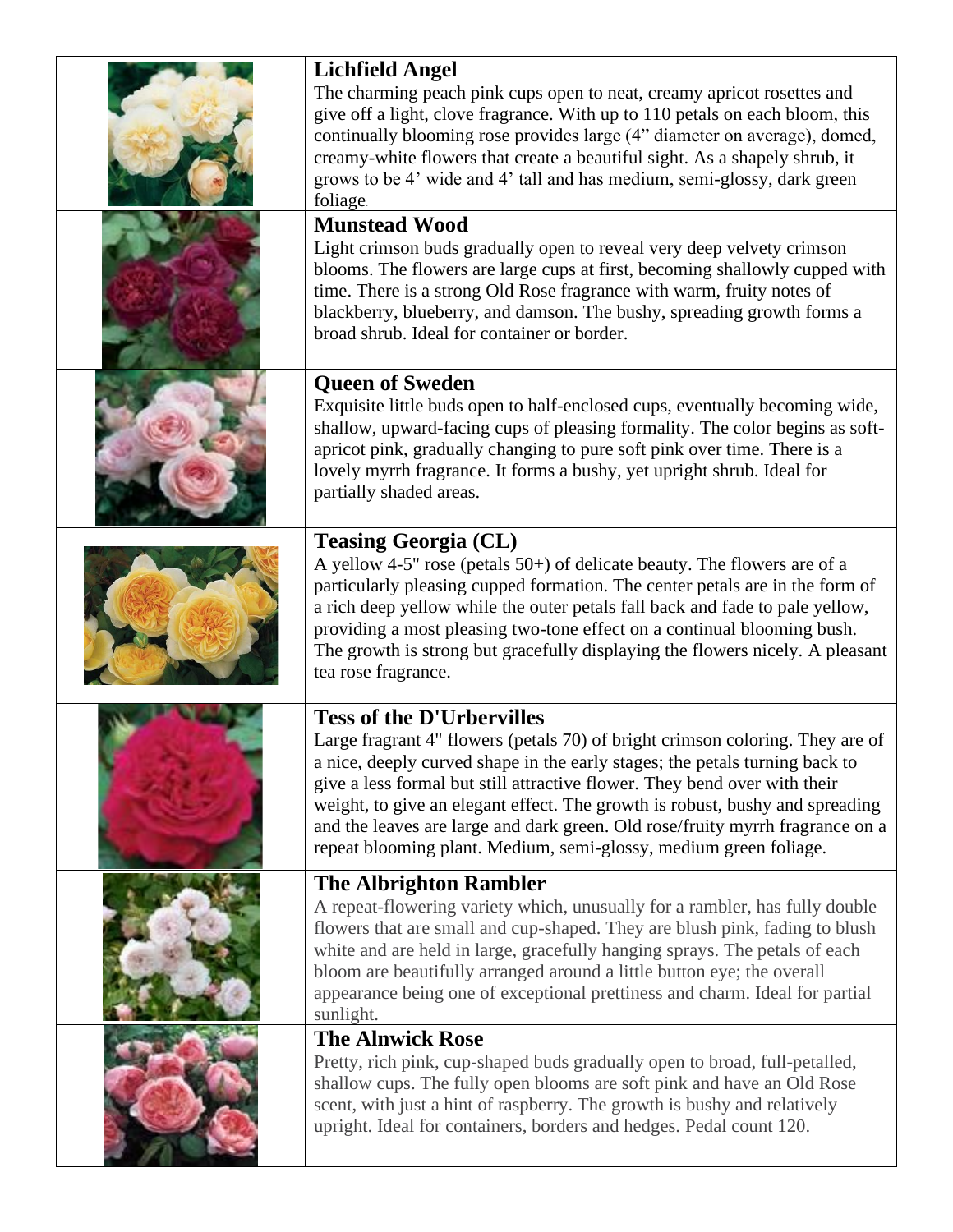| <b>The Lady Gardener</b><br>Bears large, quartered rosettes, each about 4" across, packed with loosely                                                                                                                                                                                                                                                                    |  |
|---------------------------------------------------------------------------------------------------------------------------------------------------------------------------------------------------------------------------------------------------------------------------------------------------------------------------------------------------------------------------|--|
| arranged petals. They are a beautiful shade of pure apricot, paling towards<br>the edges. There is a lovely Tea fragrance, with hints of cedar wood and<br>vanilla.                                                                                                                                                                                                       |  |
| <b>Tottering-by-Gently</b><br>This variety's beauty is found both in the simplicity of its single flowers and                                                                                                                                                                                                                                                             |  |
| the spectacular display they create when viewed en masse. Held in large,<br>open sprays, the yellow flowers open to reveal golden stamens. Paling<br>prettily over time, they have a light musky scent, with fresh notes of orange<br>peel. It flowers freely, repeating regularly throughout the summer. A large,<br>healthy shrub; its growth is rounded and branching. |  |
| <b>Tranquility</b><br>Notable for the perfection of its flowers. An attractive, very floriferous<br>variety, bearing pure white, beautifully rounded, rosette blooms. Almost<br>thornless with very healthy, vigorous growth. Light apple fragrance.                                                                                                                      |  |
| <b>Vanessa Bell</b>                                                                                                                                                                                                                                                                                                                                                       |  |
| Large clusters of very free-flowering, pale yellow blooms. Pink-tinged buds<br>open to medium-sized cups held in large clusters. Pale yellow, paling to                                                                                                                                                                                                                   |  |
| white at the edges; each with a rich yellow eye. The fragrance is similar to<br>green Tea with aspects of lemon and honey. It forms a bushy, upright shrub.                                                                                                                                                                                                               |  |
| <b>Wollerton Old Hall (CL)</b>                                                                                                                                                                                                                                                                                                                                            |  |
| A wonderfully fragrant climber – its strong, warm myrrh fragrance has<br>intense hints of citrus. The buds have attractive flashes of red, open to<br>beautifully rounded, chalice-shaped blooms of pale apricot, eventually<br>paling to cream. Ideal for partial sunlight.                                                                                              |  |
| <b>Climbers</b>                                                                                                                                                                                                                                                                                                                                                           |  |
| <b>Cherry Frost</b>                                                                                                                                                                                                                                                                                                                                                       |  |
| Cherry Frost <sup>TM</sup> is a solid, cane hardy, <b>zone 4 rose</b> with beautiful clusters of<br>smaller red blooms. Climbing rose of superior disease resistance. From                                                                                                                                                                                                |  |
| spring until frost, she puts on a stunning display with flushes of small,                                                                                                                                                                                                                                                                                                 |  |
| beautiful clusters of cherry red blooms. You will not be disappointed by this<br>distinguishable red, super bloomer!                                                                                                                                                                                                                                                      |  |
| Cloud 10                                                                                                                                                                                                                                                                                                                                                                  |  |
| Cloud 10 is a vigorous hybrid climber that blooms heavily in the spring and<br>continually blooms throughout the season. Its pure white, very full blooms                                                                                                                                                                                                                 |  |
| (50-60 petals) are stunning, similar to English roses and are accompanied by                                                                                                                                                                                                                                                                                              |  |
| exceptionally clean foliage. The cupped blooms are 2.25" in diameter on<br>average and are borne mostly solitary in small clusters. They are fully                                                                                                                                                                                                                        |  |
| resistant to blackspot and almost immune to rust and mildew.                                                                                                                                                                                                                                                                                                              |  |